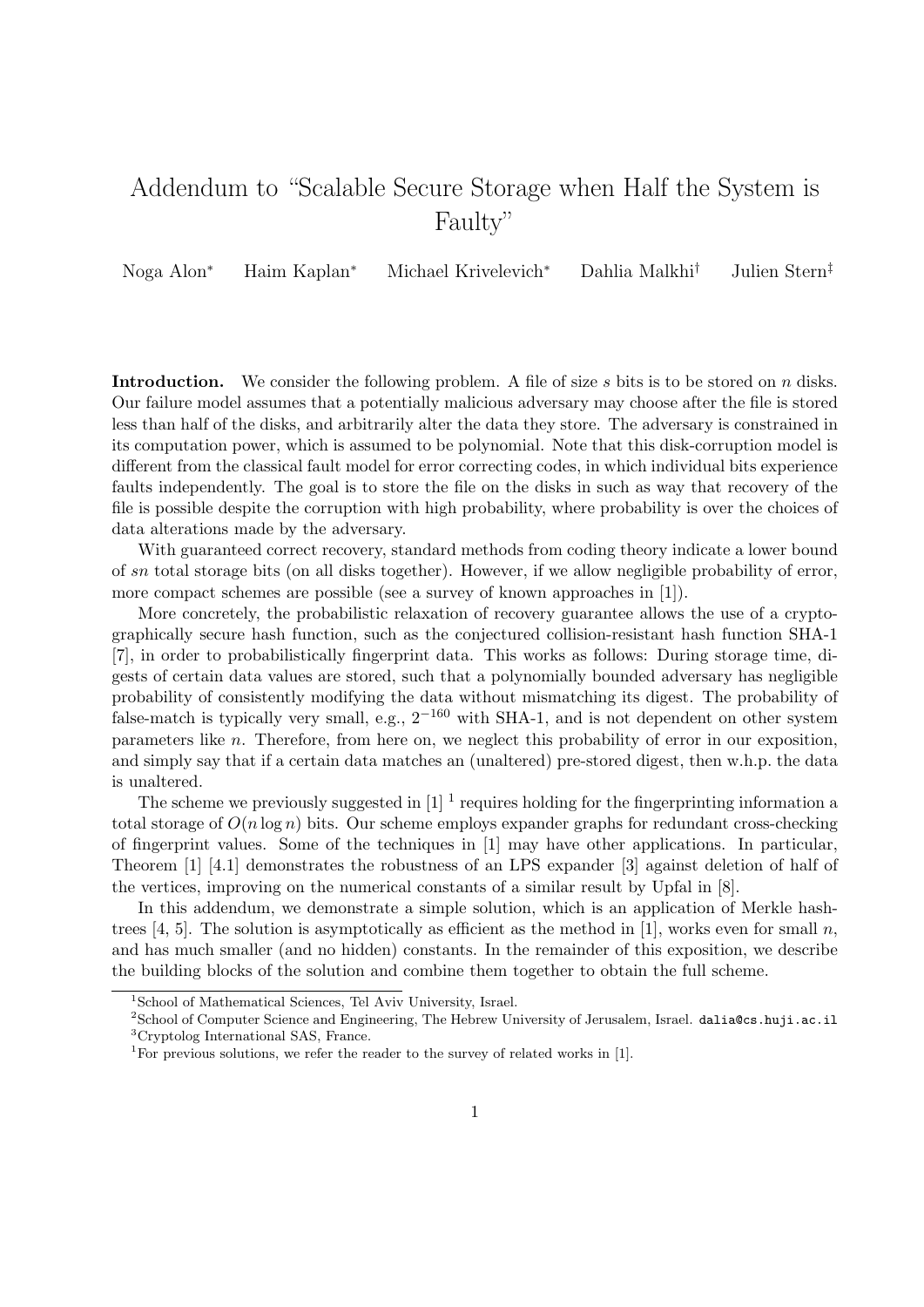**IDA.** Denote the file to be stored by F, thus  $|F| = s$  bits. Rabin has proposed in [6] an Information Dispersal Algorithm (IDA) for fault tolerant storage and for message dissemination. IDA makes use of Reed-Solomon codes with the Berlekamp-Welch decoding (described in [2]), to store F on n disks as follows. We split the file into  $n - t$  segments, each consisting of  $s/(n - t)$  bits, and think of these segments as representing a polynomial of degree  $n - t - 1$  over a finite field F of cardinality  $p \geq 2^{s/(n-t)}$ . The *n* pieces to store are the values of this polynomial at *n* fixed points of the field F. Clearly we can reconstruct this polynomial from only  $n - t$  such values. Since the total amount of space taken by  $n - t$  pieces is exactly s, the space overhead is clearly optimal.

The IDA protects a file against loss of information on up to t disks. However, if any of the obtained pieces is altered, the integrity of the reconstructed document may be compromised. Moreover, a user obtaining such an erroneous document has no way of detecting that an error has occurred, and may simply return erroneous results undetectably.

The main idea of combining fingerprinting with IDA is to somehow detect which pieces are corrupted using the fingerprints, discard them, and then apply IDA with the good ones. The remaining, uncorrupted pieces suffice to reconstruct the file.

Below, we denote by  $IDA(F, i)$  the *i*'th piece produced by the IDA, to be stored on the *i*'th disk.

**Digests.** We produce fingerprints using a cryptographically secure hash function  $H$ , such as the conjectured collision-resistant SHA-1 [7]. For any value v, in an unlimited range,  $H(v)$  has fixed size (in bits). We denote this size by  $|H|$ . We assume that it is computationally infeasible to find two different values v and v' such that  $H(v) = H(v')$ . Typically, setting |H| to 160 bits suffices to guarantee this today, e.g., with SHA-1, and hence we will assume this.

**Merkle Trees.** A Merkle hash-tree over the values  $\{IDA(F, 1), ..., IDA(F, n)\}\$ is a binary tree, where the i<sup>th</sup> leaf corresponds to the value  $IDA(F, i)$  to be stored on disk i. For simplicity, assume  $n = 2^{\ell}$ . Each internal node is identified by a pair  $(i, j)$ , where the level i is between 1.. $\ell + 1$ , and j ranges between  $1..2^{\ell+1-i}$ . The levels of the nodes are ascending from bottom to top, such that the level of a leaf is 1 and the level of the root is  $\ell + 1$ . We associate a hash value with each node recursively as follows. The hash value associated with leaf i is the hash of  $IDA(F, i)$ . The hash associated with an internal node is the hash of the hashes of its children. Let  $h(i, j)$  denote the hash value of node  $(i, j)$  then more precisely we have

1. 
$$
h(1, j) = H(IDA(F, j)),
$$
 for  $j = 1..2^{\ell}$ .

2. 
$$
h(i, j) = H(h(i - 1, 2j - 1), h(i - 1, 2j))
$$
, for  $i = 2 \ldots \ell + 1$ , and  $j = 1 \ldots 2^{\ell+1-i}$ .

We now define the fingerprint which is stored on disk i (in addition to the data piece  $IDA(F, i)$ ). Let  $\langle b_\ell, b_{\ell-1}, ..., b_1 \rangle$  be the binary representation of i using  $\ell = \log_2 n$  bits (from most to least significant, going from left to right). There is a unique ascending path from the leaf  $i$  in the hashtree to the root  $(\ell + 1, 1)$ , namely,  $(1, i), (2, |i/2|), (3, |i/4|), ..., (\ell + 1, 1)$ . In this path, for each k, the node  $(k, |i/2^{(k-1)}|)$  is a child of  $(k+1, |i/2^k|)$ . The second child of  $(k+1, i/2^k)$  is the node  $(k, \lfloor i/2^k \rfloor) * 2 + (1 - b_{(k-1)})$ . We store on disk i, together with  $IDA(F, i)$ , the hash values of all siblings of the nodes on the path from leaf i to the root, and  $h(\ell + 1, 1)$  – the hash value of the root. More precisely, define  $finger(i) = g(\ell + 1, i)$ ,  $h(\ell + 1, 1)$ , and store it on disk i, where  $g(\cdot, \cdot)$ is constructed recursively as follows.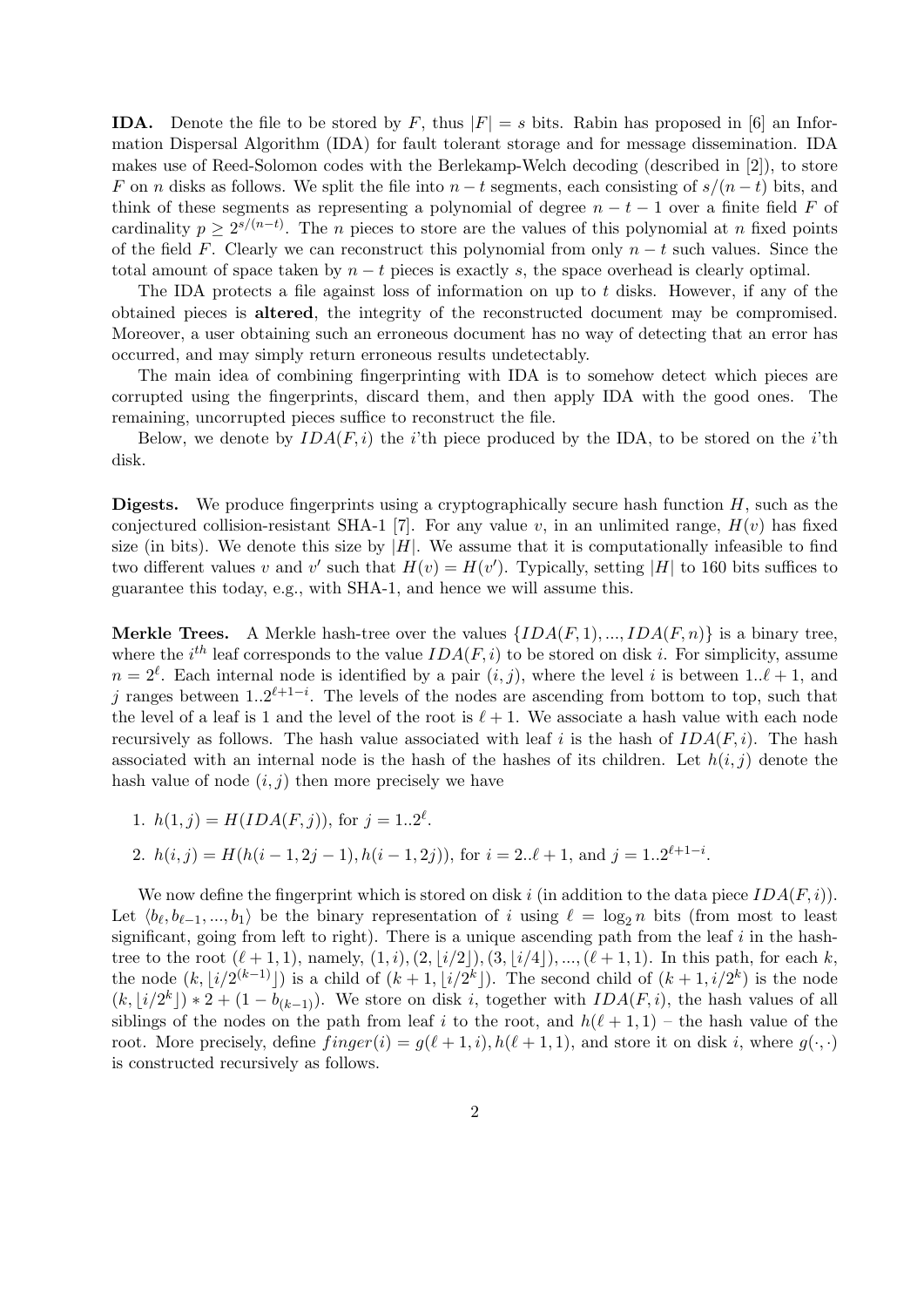- $g(0, i) = IDA(F, i)$ .
- $g(j,i) = g(j-1,i)$ ,  $h(j-1, \lfloor i/2^j \rfloor * 2 + (1 b_{(j-1)}))$ .

The verification predicate of an IDA share  $IDA(F, i)$  against the root value  $h(\ell+1, 1)$  is naturally defined as the reverse of the above: we verify the share by calculating the hash values of the nodes along the path from leaf  $i$  to the root, using the appropriate hash value of siblings of nodes on this path, stored in  $q(\ell + 1, i)$ , and compare it with  $h(\ell + 1, 1)$ .

The main property achieved by the use of a Merkle tree over the IDA shares is the following. For any index *i*, if a pair of data items  $(d_i, f_i)$  passes the above verification against  $h(\ell + 1, 1)$ , then w.h.p. we have  $d_i \equiv IDA(F, i)$  and  $f_i = finger(IDA(F, i))$ , i.e., these are the original IDA share and its fingerprint.

**Storage and Retrieval** The storage of F is done by computing its IDA shares  $IDA(F, 1), \ldots, IDA(F, n)$ , and the corresponding fingerprints  $finger(1), \ldots, finger(n)$ , and storing  $IDA(F, i)$ , finger(i) on disk i.

Retrieval is done by reading all disks, and recovering  $h(\ell + 1, 1)$  from a majority. Then for each disk i, we perform the verification test against  $h(\ell + 1, 1)$ . If the calculated hash of the root equals to  $h(\ell + 1, 1)$  then we use  $IDA(F, i)$  to recover the file. After a majority of the pieces are verified for correctness, the file content is restored using IDA.

It is easy to see that w.h.p. all the IDA shares used in the retrieval are correct, and hence, w.h.p. the file is correctly retrieved by our scheme.

**Complexity.** The storage complexity of the scheme is  $|H|(\log n+1)$  bits of information per node not counting the IDA storage. Thus the total storage for fingerprinting verification is  $O(n \log n)$ bits. The computation costs are all negligible compared with the erasure code manipulation.